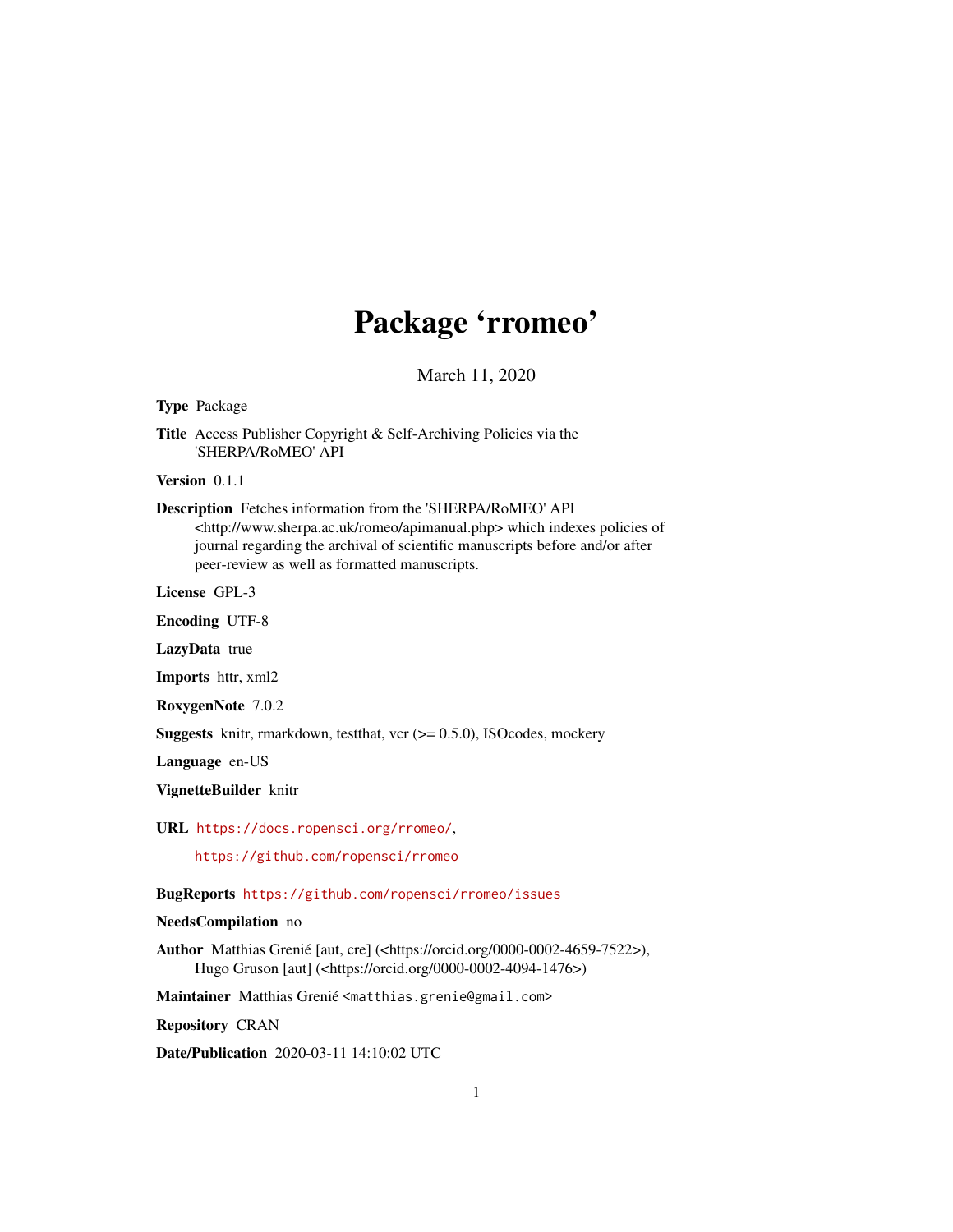### <span id="page-1-0"></span>R topics documented:

| Index | 17 |
|-------|----|
|       |    |

check\_key *Check SHERPA/RoMEO API key*

#### Description

The key can be either specified in various ways see the Details section.

#### Usage

check\_key(key = NULL)

#### Arguments

key [character(1)] a character string containing the API key or NULL (see Details section on how to specify it)

#### Details

There are several ways to provide your API key. The best way to know about them is to refer to the vignette about "Setting Up Your API key" accessible with the following command: vignette("setting\_up\_api\_key",package = "rromeo"). You can also use [rr\\_auth](#page-3-1) that will use the provided key to store it as an environmental variable.

#### Value

if found the character string of the key, NULL otherwise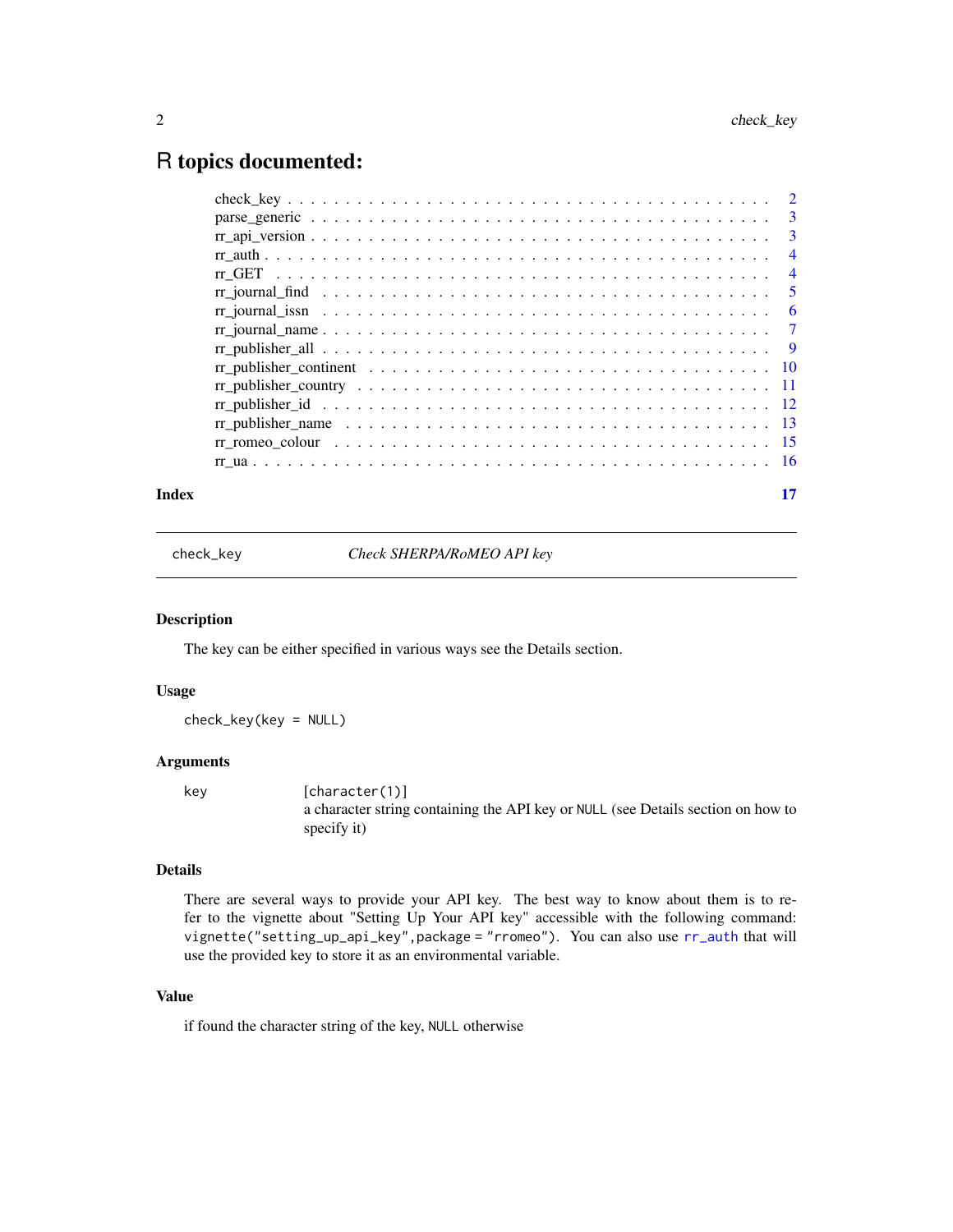<span id="page-2-0"></span>parse\_generic *Generic parsing function*

#### Description

Generic parsing function

#### Usage

parse\_generic(api\_answer, ...)

#### Arguments

| api_answer | [http::response()]<br>The API answer      |
|------------|-------------------------------------------|
| .          | Other options passed to parsing functions |

#### Value

either results from [parse\\_journal\(\)](#page-0-0) or [parse\\_publisher\(\)](#page-0-0)

rr\_api\_version *Return SHERPA/RoMEO API version*

#### Description

This function queries SHERPA/RoMEO and returns the version of the API.

#### Usage

rr\_api\_version()

#### Examples

rr\_api\_version()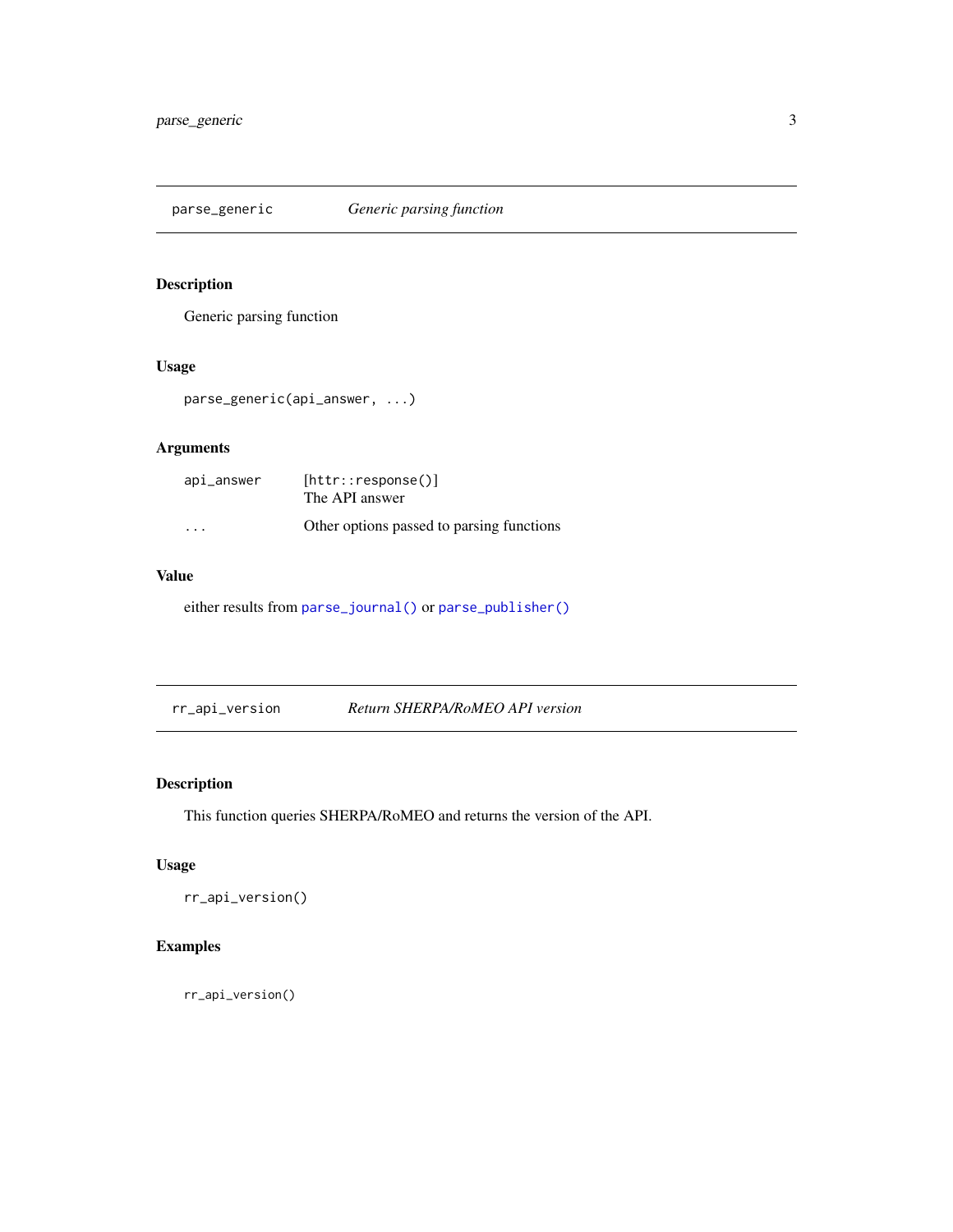<span id="page-3-1"></span><span id="page-3-0"></span>

This function stores the provided API key as argument in to an environment variable SHERPAROMEO\_KEY for further use by other rromeo functions.

#### Usage

rr\_auth(key)

#### Arguments

key [character(1)] A string giving the API key to save into the environment

#### Details

For more information regarding API keys, please refer to dedicated vignette with the following command vignette("setting\_up\_api\_key",package = "rromeo")

#### Examples

## Not run: rr\_auth("Iq83AIL5bss")

## End(Not run)

rr\_GET *rromeo internal GET function*

#### Description

rromeo internal GET function

#### Usage

 $rr_GET(\ldots)$ 

#### Arguments

... additional parameter to [httr::GET](#page-0-0)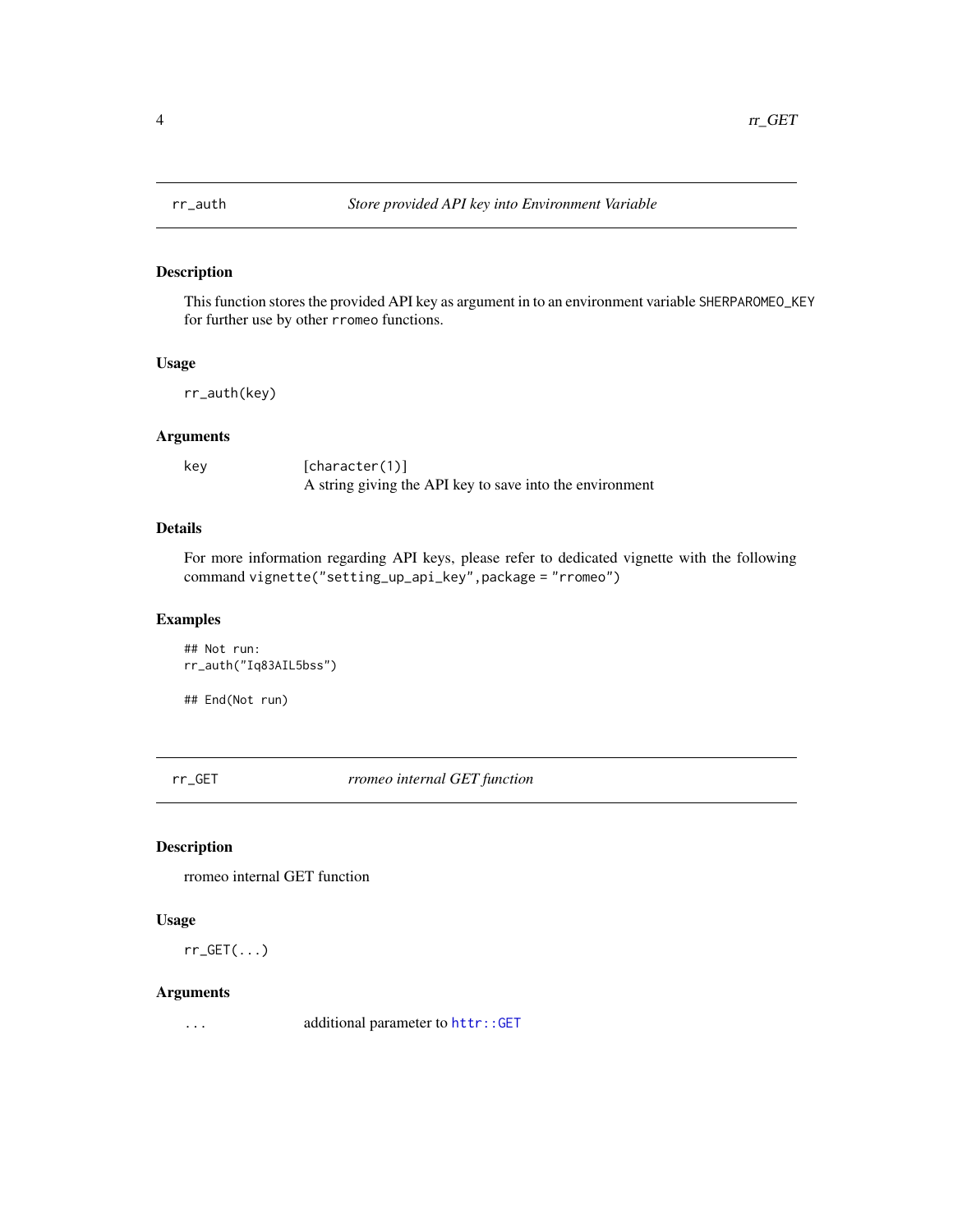<span id="page-4-0"></span>

Find if journals are available in SHERPA/RoMEO

#### Usage

```
rr_journal_find(name, qtype = c("exact", "contains", "starts"), key = NULL)
```
#### Arguments

| name  | $[character(1+)]$<br>one or several strings to match the titles of the journals                                                                                                                                                                    |
|-------|----------------------------------------------------------------------------------------------------------------------------------------------------------------------------------------------------------------------------------------------------|
| gtype | [character(1)]<br>in: * "exact" full title must be exactly to provided name, * "contains" the<br>provided name must appear anywhere in the title of the journal, * "starts" the<br>provided name must appear at the start of title of the journal. |
| key   | [character(1)]<br>a character string containing the API key or NULL (see Details section on how to<br>specify it)                                                                                                                                  |

#### Details

There are several ways to provide your API key. The best way to know about them is to refer to the vignette about "Setting Up Your API key" accessible with the following command: vignette("setting\_up\_api\_key",package = "rromeo"). You can also use [rr\\_auth](#page-3-1) that will use the provided key to store it as an environmental variable.

#### Value

Returns a data frame:

- title [character(1)] the name of the journal
- provided\_issn [character(1)] the ISSN you provided in your query (might differ from the ISSN returned by the API)
- issn [character(1)] the ISSN of the journal

#### Examples

```
rr_journal_find(name = "Biostatistics", qtype = "contains")
```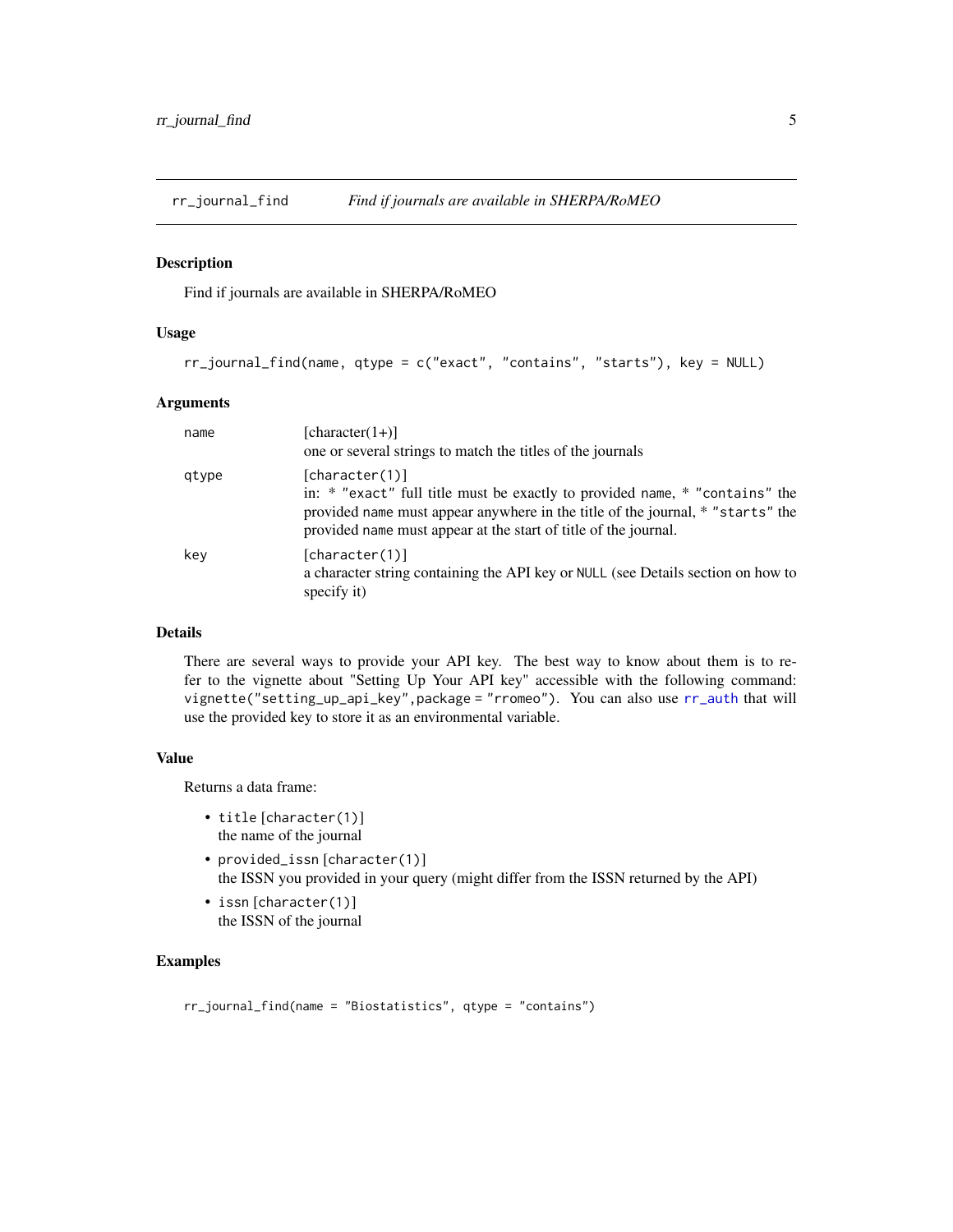<span id="page-5-0"></span>

Retrieve policy information from the SHERPA/RoMEO API using the ISSN from the paper edition of the journal or the ISSN of the electronic version (e-ISSN or ESSN)

#### Usage

rr\_journal\_issn(issn, key = NULL)

#### Arguments

| issn | $[character(1+)]$<br>one or a vector of journal(s) $ISSN(s)$ or $ESSN(s)$                                         |
|------|-------------------------------------------------------------------------------------------------------------------|
| kev  | [character(1)]<br>a character string containing the API key or NULL (see Details section on how to<br>specify it) |

#### Details

There are several ways to provide your API key. The best way to know about them is to refer to the vignette about "Setting Up Your API key" accessible with the following command: vignette("setting\_up\_api\_key",package = "rromeo"). You can also use [rr\\_auth](#page-3-1) that will use the provided key to store it as an environmental variable.

#### Value

Returns a data.frame with the following columns:

- title [character(1)] the name of the journal
- provided\_issn [character(1)] the ISSN you provided in your query (might differ from the ISSN returned by the API)
- issn [character(1)] the ISSN of the journal
- romeocolour [character(1)] the SHERPA/RoMEO colour of the journal
- preprint [character(1)] is the preprint (not reviewed) archivable?
- postprint [character(1)] is the postprint (reviewed but not formatted) archivable?
- pdf [character(1)] is the publisher's version (reviewed and formatted)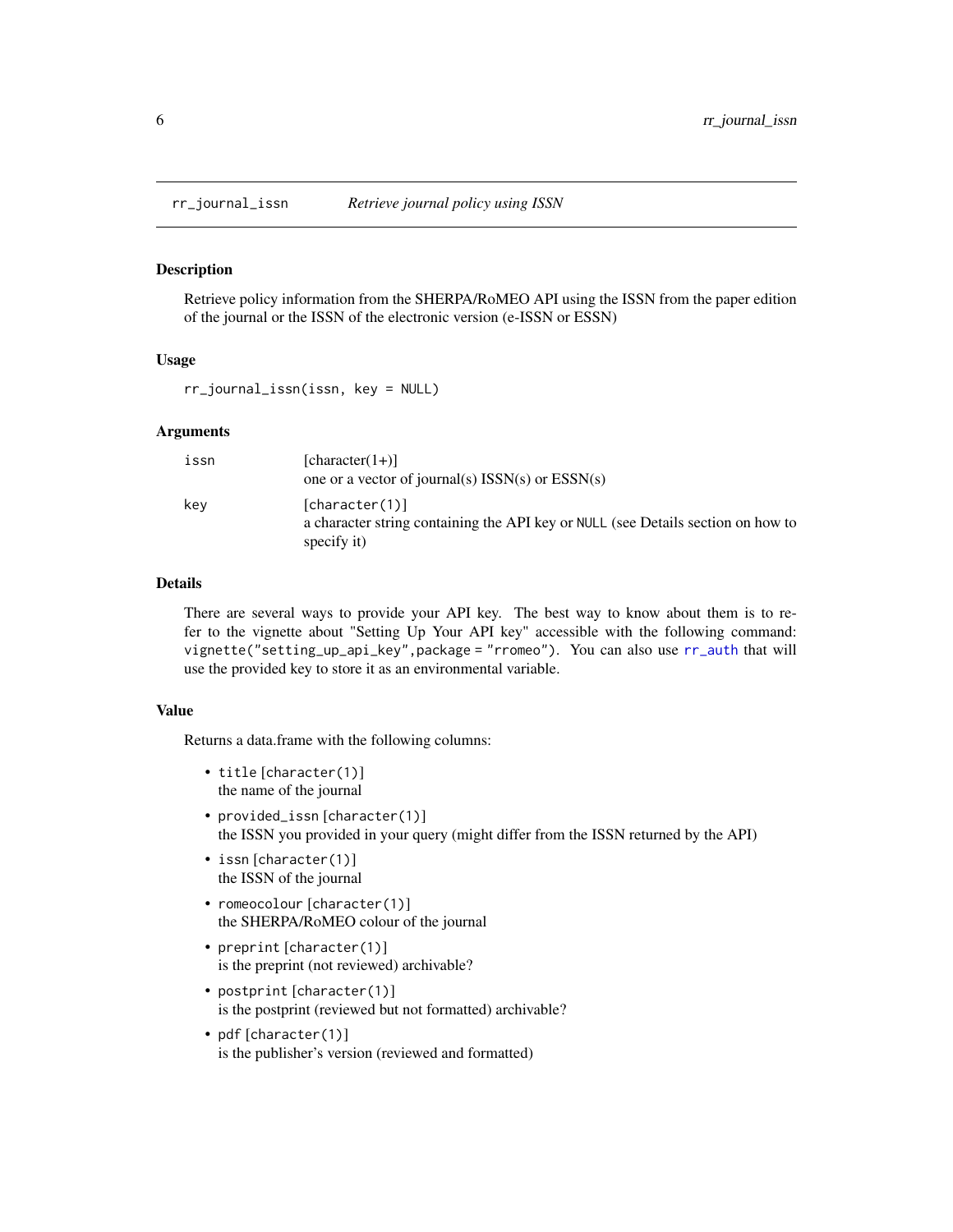#### <span id="page-6-0"></span>rr\_journal\_name 7

- pre\_embargo [character(1)] if applicable the embargo period before the author(s) can archive the preprint
- post\_embargo [character(1)] if applicable the embargo period before the author(s) can archive the postprint
- pdf\_embargo [character(1)] if applicable the embargo period before the author(s) can archive the publisher's version

#### Examples

```
# Query single ISSN
rr_journal_issn(issn = "1947-6264")
# Query multiple ISSN
rr_journal_issn(issn = c("1947-6264", "0030-1299"))
# Query by ESSN
rr_journal_issn("1463-9084")
```
<span id="page-6-1"></span>rr\_journal\_name *Retrieve journals policies by matching title*

#### Description

Note that SHERPARoMEO will not return more than 50 journals in a single query. The function will warn you if you are in this case.

#### Usage

```
rr_journal_name(name, qtype = c("exact", "contains", "starts"), key = NULL)
```
#### Arguments

| name  | $[character(1+)]$<br>one or several strings to match the titles of the journals                                                                                                                                                                    |
|-------|----------------------------------------------------------------------------------------------------------------------------------------------------------------------------------------------------------------------------------------------------|
| qtype | [character(1)]<br>in: * "exact" full title must be exactly to provided name, * "contains" the<br>provided name must appear anywhere in the title of the journal, * "starts" the<br>provided name must appear at the start of title of the journal. |
| key   | [character(1)]<br>a character string containing the API key or NULL (see Details section on how to<br>specify it)                                                                                                                                  |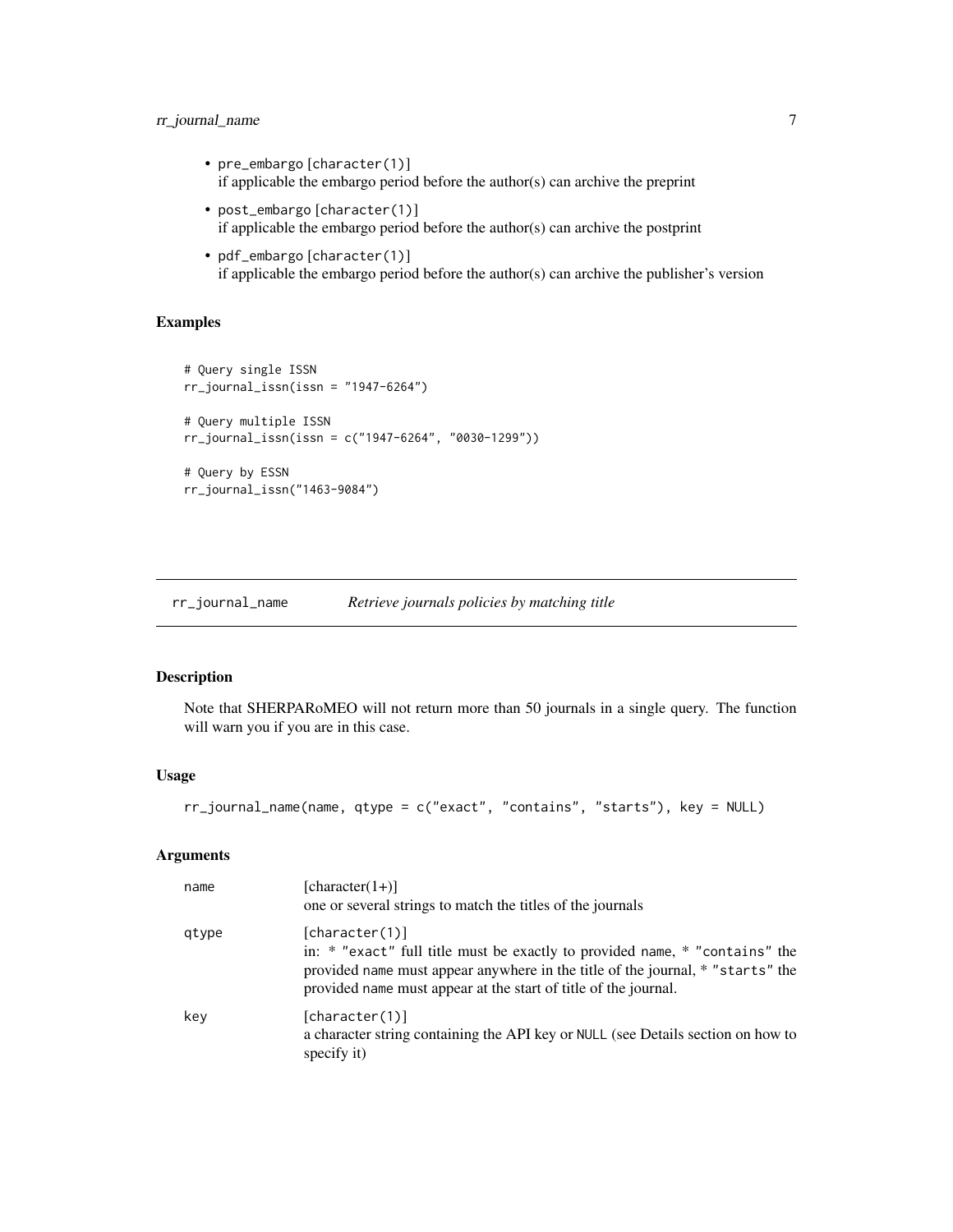#### <span id="page-7-0"></span>Details

There are several ways to provide your API key. The best way to know about them is to refer to the vignette about "Setting Up Your API key" accessible with the following command: vignette("setting\_up\_api\_key",package = "rromeo"). You can also use [rr\\_auth](#page-3-1) that will use the provided key to store it as an environmental variable.

#### Value

Returns a data.frame with the following columns:

- title [character(1)] the name of the journal
- provided\_issn [character(1)] the ISSN you provided in your query (might differ from the ISSN returned by the API)
- issn [character(1)] the ISSN of the journal
- romeocolour [character(1)] the SHERPA/RoMEO colour of the journal
- preprint [character(1)] is the preprint (not reviewed) archivable?
- postprint [character(1)] is the postprint (reviewed but not formatted) archivable?
- pdf [character(1)] is the publisher's version (reviewed and formatted)
- pre\_embargo [character(1)] if applicable the embargo period before the author(s) can archive the preprint
- post\_embargo [character(1)] if applicable the embargo period before the author(s) can archive the postprint
- pdf\_embargo [character(1)] if applicable the embargo period before the author(s) can archive the publisher's version

#### Examples

```
rr_journal_name(name = "Journal of Geology")
rr_journal_name(name = "Biogeography", qtype = "contains")
# You can also query multiple journals with exact titles in a single call
rr_journal_name(name = c("Journal of Biogeography", "PLoS ONE"),
                qtype = "exact")
```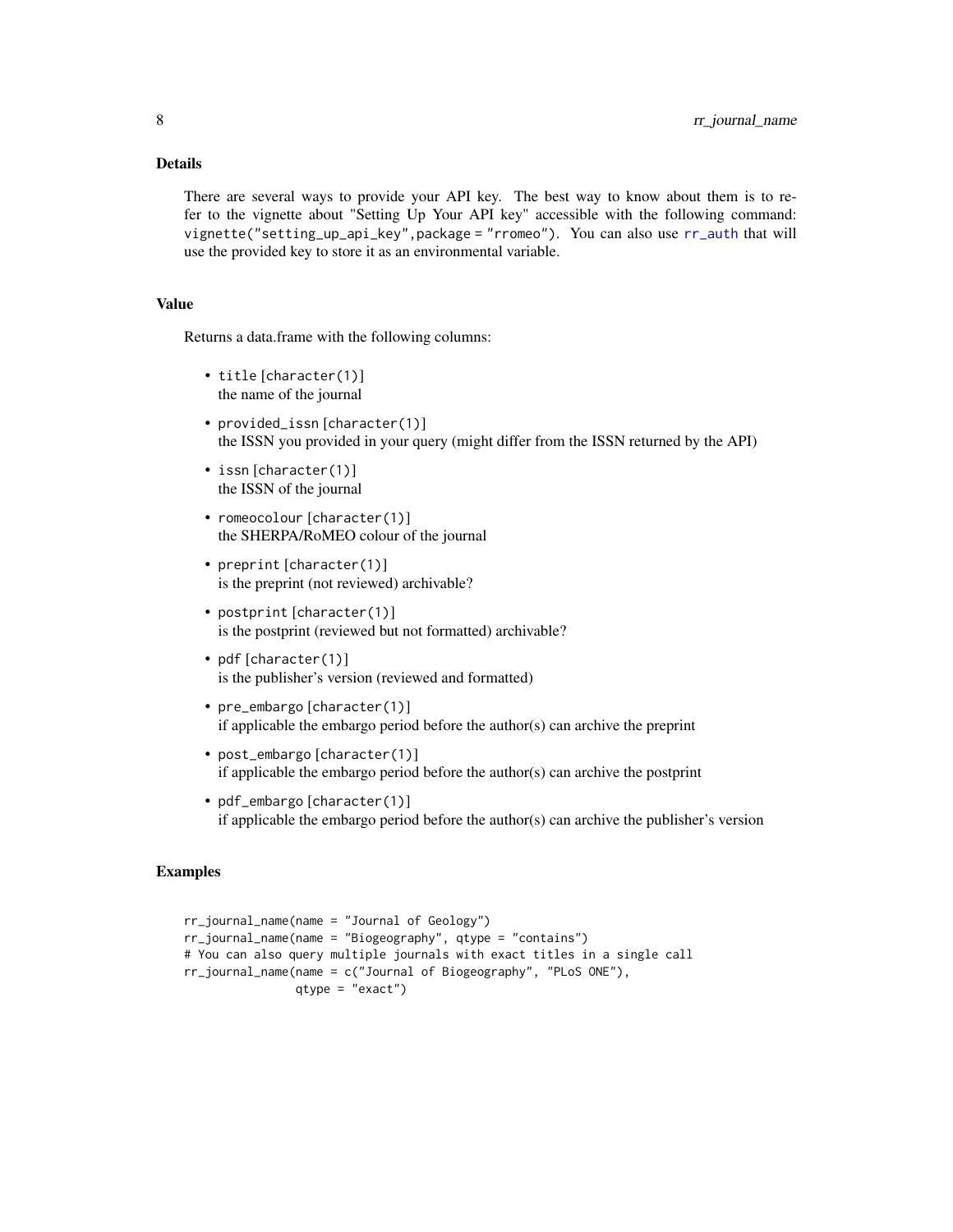<span id="page-8-0"></span>Retrieve all data on publishers policies from SHERPA/RoMEO.

#### Usage

rr\_publisher\_all(key = NULL)

#### Arguments

key [character(1)] a character string containing the API key or NULL (see Details section on how to specify it)

#### Details

There are several ways to provide your API key. The best way to know about them is to refer to the vignette about "Setting Up Your API key" accessible with the following command: vignette("setting\_up\_api\_key",package = "rromeo"). You can also use [rr\\_auth](#page-3-1) that will use the provided key to store it as an environmental variable.

#### Value

Returns a data frame with the following columns:

- romeoid [integer(1)] the internal index of the publisher in the SHERPA/RoMEO database
- publisher [character(1)] the name of the publisher
- alias [character(1)] if applicable an alternative name of the publisher or the name of the specific publishing branch
- romeocolour [character(1)] a colour assigned by the database that reflects the default policies of the publisher
- preprint [character(1)] is the preprint (not reviewed) archivable?
- postprint [character(1)] is the postprint (reviewed but not formatted) archivable?
- pdf [character(1)] is the publisher's version (reviewed and formatted) archivable?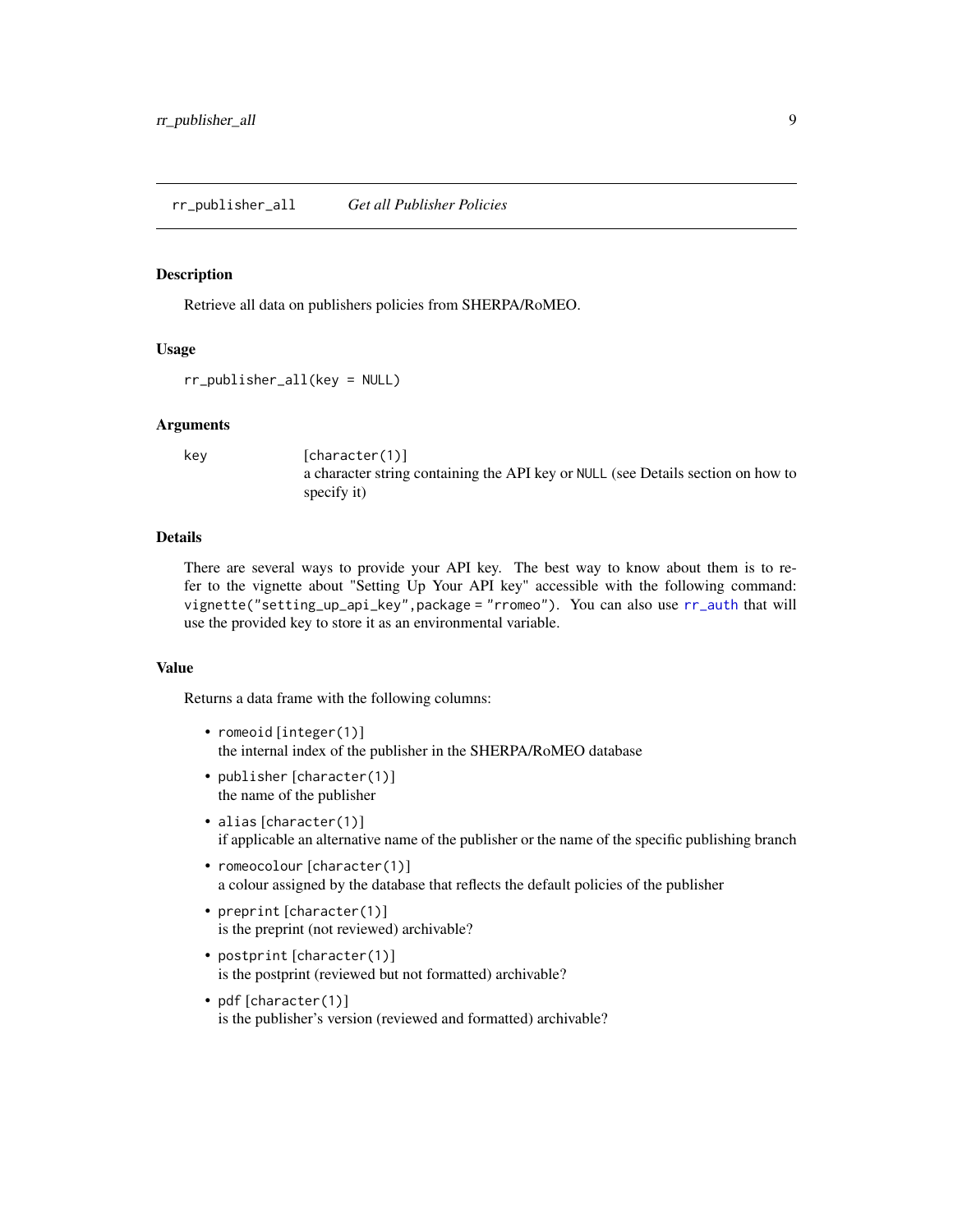```
rr_publisher_continent
```
*Get Publisher Policy by Publisher's Continent*

#### Description

Retrieve publisher's policy based on publisher's continent. This function does not work for unclassified or international publishers.

#### Usage

```
rr_publisher_continent(
  continent = c("Africa", "Antarctica", "Asia", "Australasia", "Caribbean",
    "Central America", "Europe", "North America", "Oceania", "South America"),
 key = NULL\lambda
```
#### Arguments

| continent | $[character(1+)]$<br>one or a vector of strings in c("Africa","Antarctica","Asia","Australasia","Carribean","Cent<br>America", "Europe", "North America", "Oceania", "South America")<br>the continent name to retrieve |
|-----------|-------------------------------------------------------------------------------------------------------------------------------------------------------------------------------------------------------------------------|
| key       | [character(1)]<br>a character string containing the API key or NULL (see Details section on how to<br>specify it)                                                                                                       |

#### Details

There are several ways to provide your API key. The best way to know about them is to refer to the vignette about "Setting Up Your API key" accessible with the following command: vignette("setting\_up\_api\_key",package = "rromeo"). You can also use [rr\\_auth](#page-3-1) that will use the provided key to store it as an environmental variable.

#### Value

Returns a data frame with the following columns:

- romeoid [integer(1)] the internal index of the publisher in the SHERPA/RoMEO database
- publisher [character(1)] the name of the publisher
- alias [character(1)] if applicable an alternative name of the publisher or the name of the specific publishing branch
- romeocolour [character(1)] a colour assigned by the database that reflects the default policies of the publisher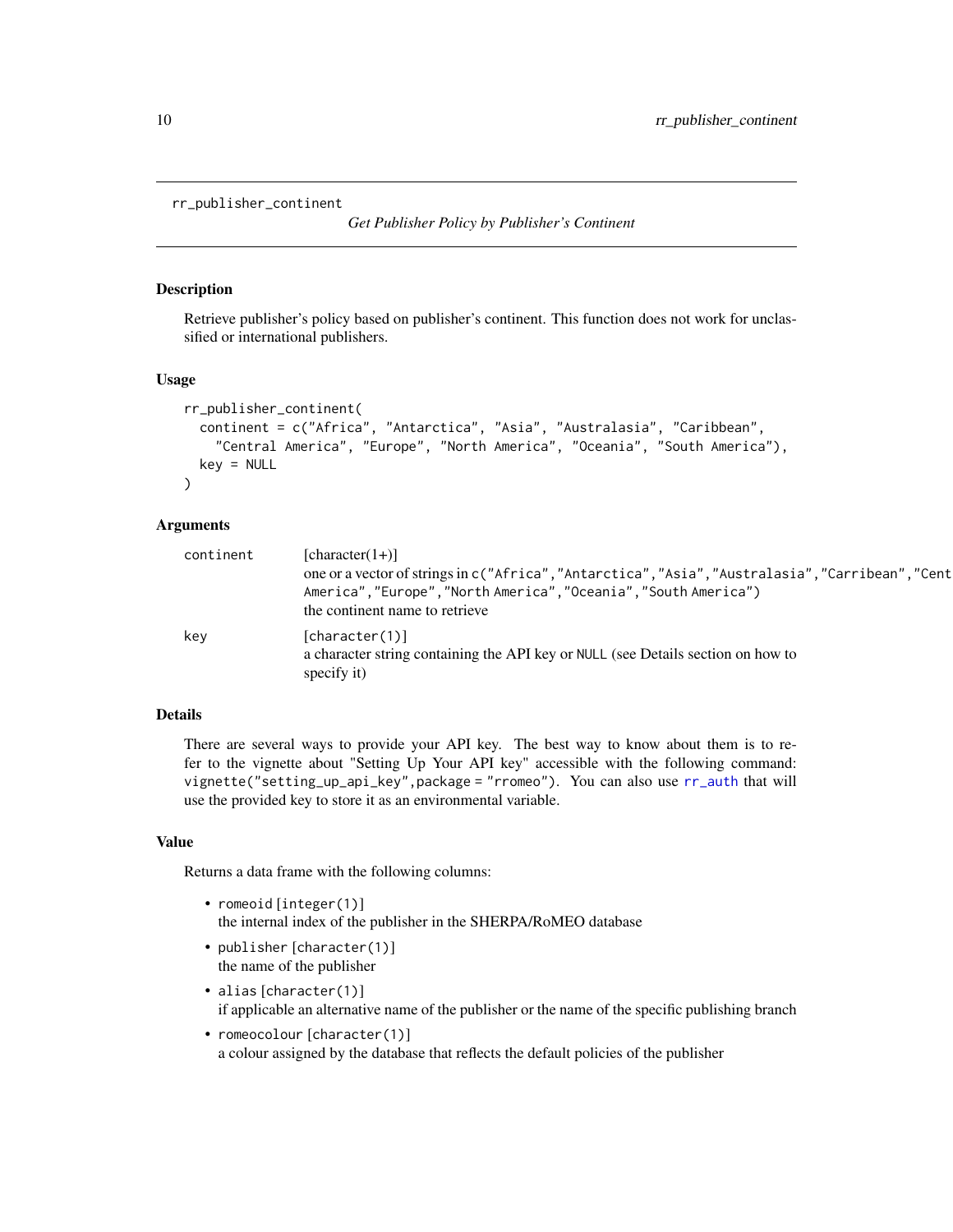#### <span id="page-10-0"></span>rr\_publisher\_country 11

- preprint [character(1)] is the preprint (not reviewed) archivable?
- postprint [character(1)] is the postprint (reviewed but not formatted) archivable?
- pdf [character(1)] is the publisher's version (reviewed and formatted) archivable?

#### Examples

```
rr_publisher_continent(continent = "Caribbean")
rr_publisher_continent(continent = "Central America")
rr_publisher_continent(continent = c("Caribbean", "Central America"))
```
rr\_publisher\_country *Get Publisher Policy by Publisher's Country*

#### Description

Retrieve publisher's policy based on publisher's country. The code should be the ISO\_3166- 1\_alpha-2 code of the country [https://en.wikipedia.org/wiki/ISO\\_3166-1\\_alpha-2](https://en.wikipedia.org/wiki/ISO_3166-1_alpha-2).

#### Usage

```
rr_publisher_country(country, key = NULL)
```
#### Arguments

| country | $[character(1+)]$<br>one or a vector of ISO two-letter country code or AA for international publisher,<br>ZZ for publisher of unknown countries and <u>for</u> publishers without specified<br>country (case insensitive). |
|---------|----------------------------------------------------------------------------------------------------------------------------------------------------------------------------------------------------------------------------|
| key     | [character(1)]<br>a character string containing the API key or NULL (see Details section on how to<br>specify it)                                                                                                          |

#### Details

There are several ways to provide your API key. The best way to know about them is to refer to the vignette about "Setting Up Your API key" accessible with the following command: vignette("setting\_up\_api\_key",package = "rromeo"). You can also use [rr\\_auth](#page-3-1) that will use the provided key to store it as an environmental variable.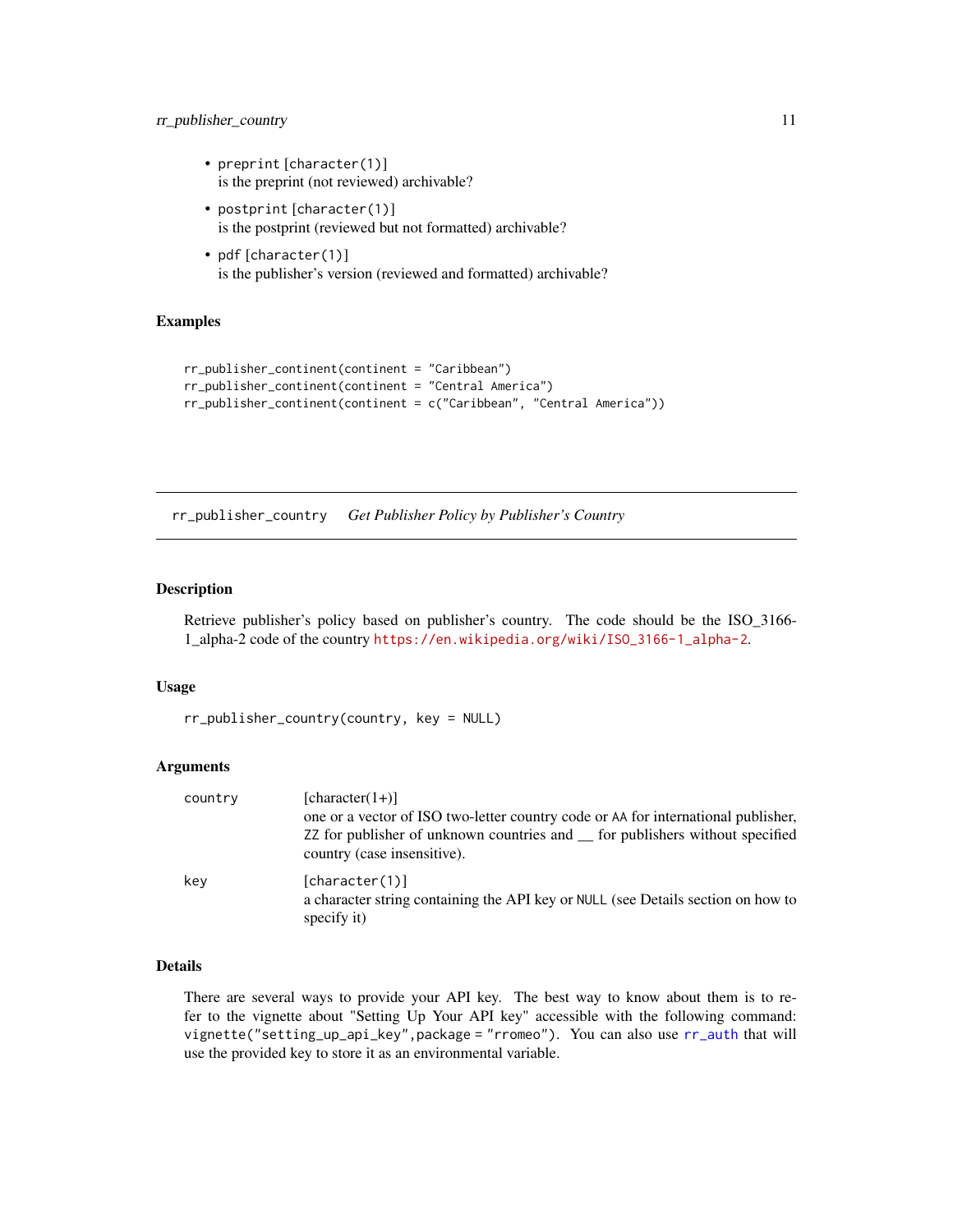<span id="page-11-0"></span>Returns a data frame with the following columns:

- romeoid [integer(1)] the internal index of the publisher in the SHERPA/RoMEO database
- publisher [character(1)] the name of the publisher
- alias [character(1)] if applicable an alternative name of the publisher or the name of the specific publishing branch
- romeocolour [character(1)] a colour assigned by the database that reflects the default policies of the publisher
- preprint [character(1)] is the preprint (not reviewed) archivable?
- postprint [character(1)] is the postprint (reviewed but not formatted) archivable?
- pdf [character(1)] is the publisher's version (reviewed and formatted) archivable?

#### Examples

```
# Taiwan
rr_publisher_country("TW")
# Egypt
rr_publisher_country("EG")
rr_publisher_country(c("TW", "EG"))
```
<span id="page-11-1"></span>rr\_publisher\_id *Get Publisher Policy from Publisher ID*

#### Description

Use SHERPA/RoMEO API to retrieve a specific publisher policies on manuscript archival

#### Usage

rr\_publisher\_id(id, key = NULL)

#### Arguments

| id  | $[integer(1+)]$<br>one or a vector of SHERPA/RoMEO publisher's ID                                                 |
|-----|-------------------------------------------------------------------------------------------------------------------|
| kev | [character(1)]<br>a character string containing the API key or NULL (see Details section on how to<br>specify it) |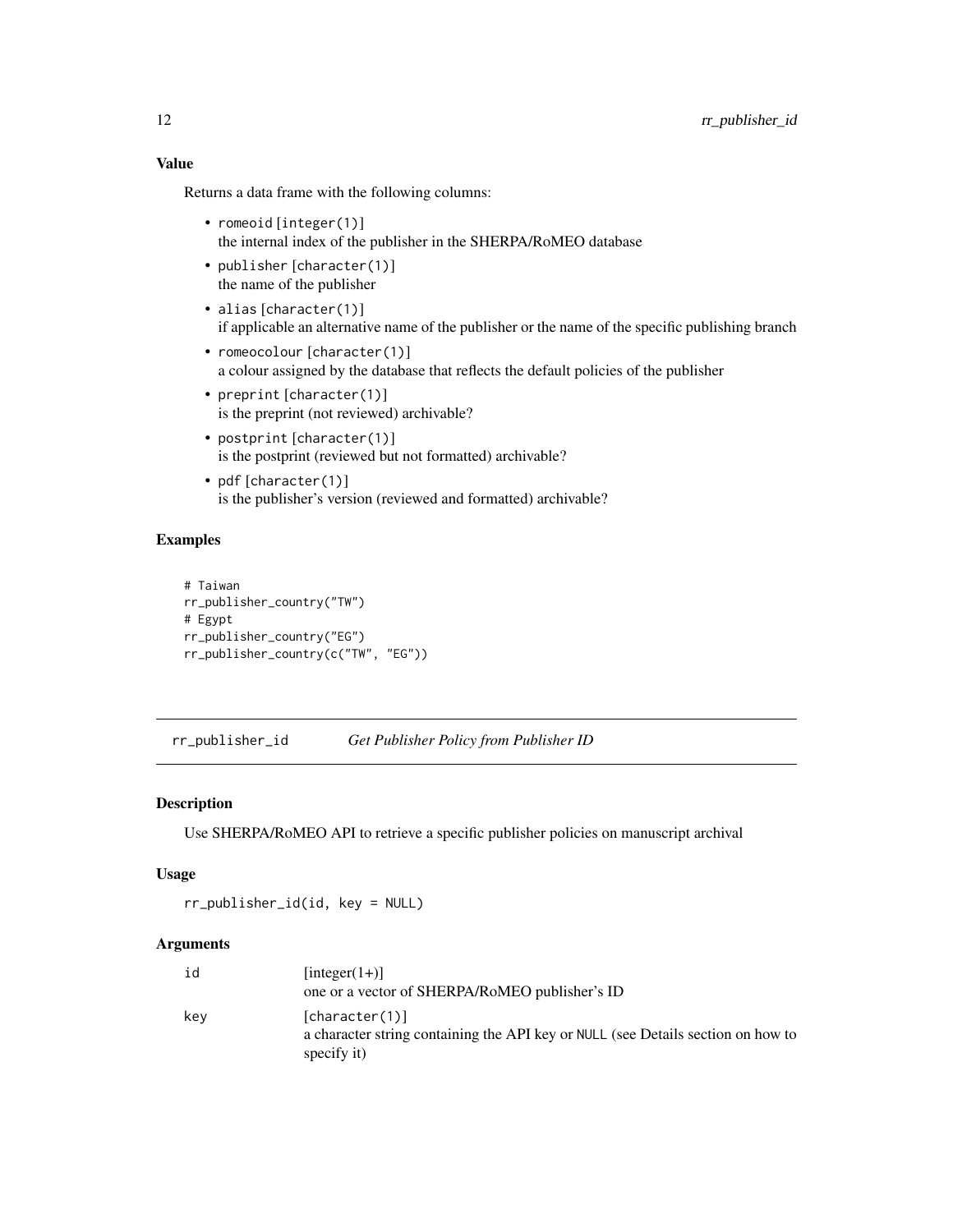#### <span id="page-12-0"></span>Details

There are several ways to provide your API key. The best way to know about them is to refer to the vignette about "Setting Up Your API key" accessible with the following command: vignette("setting\_up\_api\_key",package = "rromeo"). You can also use [rr\\_auth](#page-3-1) that will use the provided key to store it as an environmental variable.

#### Value

Returns a data frame with the following columns:

- romeoid [integer(1)] the internal index of the publisher in the SHERPA/RoMEO database
- publisher [character(1)] the name of the publisher
- alias [character(1)] if applicable an alternative name of the publisher or the name of the specific publishing branch
- romeocolour [character(1)] a colour assigned by the database that reflects the default policies of the publisher
- preprint [character(1)] is the preprint (not reviewed) archivable?
- postprint [character(1)] is the postprint (reviewed but not formatted) archivable?
- pdf [character(1)] is the publisher's version (reviewed and formatted) archivable?

#### Examples

```
rr\_publicher_id(id = 55)rr\_publicher_id(id = c(55, 735))
```
rr\_publisher\_name *Get Publisher Policy by Publisher Name*

#### **Description**

Use SHERPA/RoMEO API to retrieve a specific publisher policies on manuscript archival based on matching the name of the publishers.

#### Usage

```
rr_publisher_name(name, qtype = c("all", "any", "exact"), key = NULL)
```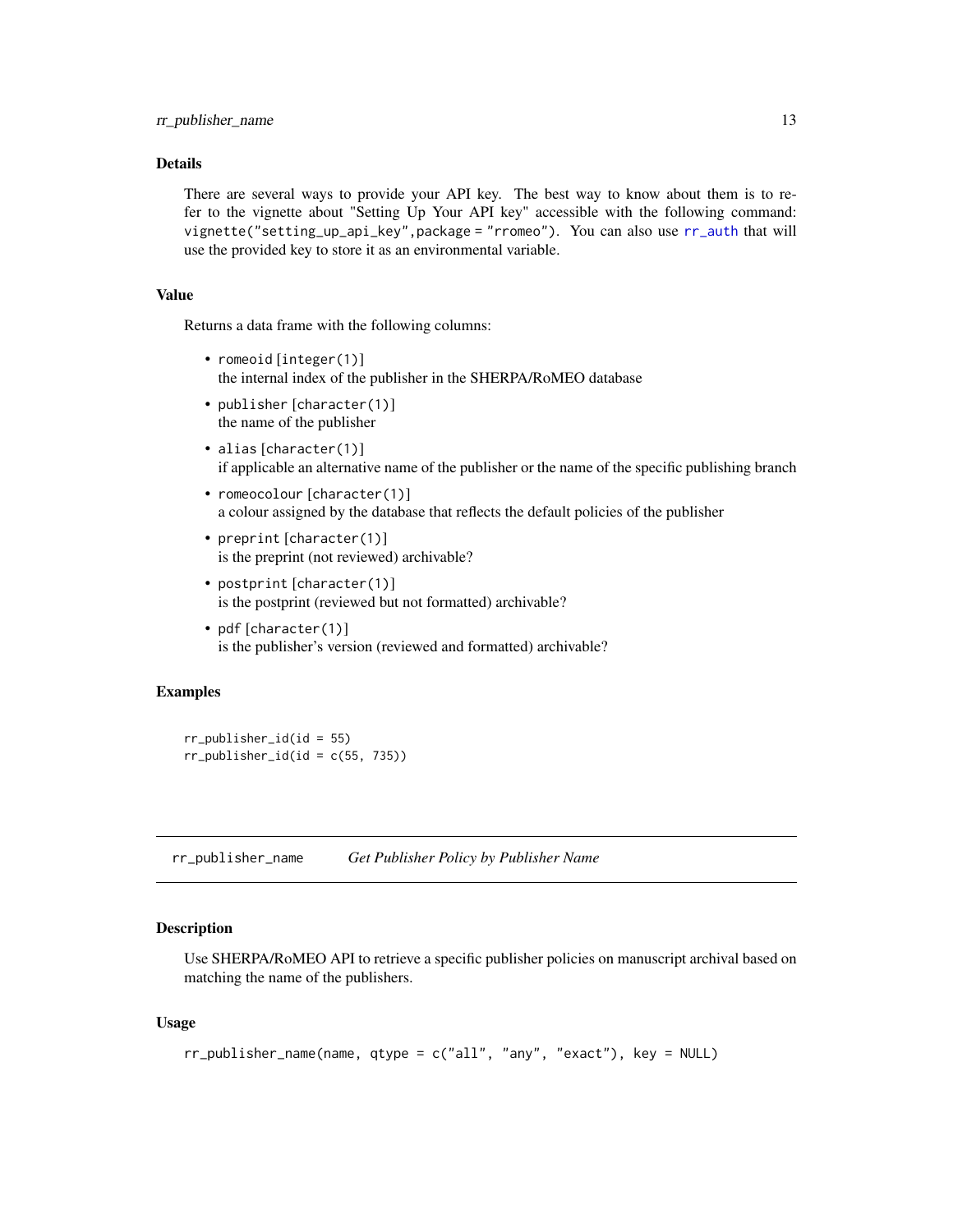#### <span id="page-13-0"></span>Arguments

| name  | [character $(1+)$ ]<br>One or a vector of query string(s) to search publisher name                                                                                                                                                       |
|-------|------------------------------------------------------------------------------------------------------------------------------------------------------------------------------------------------------------------------------------------|
| gtype | [character(1)]<br>in $c("all", "any", "exact")$ define the type of matching:                                                                                                                                                             |
|       | • all means that all strings in name must appear in any order or location<br>• any means that at least one of the strings in name must appear<br>• exact means that the name string must appear in the publisher's name or its<br>alias. |
| key   | [character(1)]<br>a character string containing the API key or NULL (see Details section on how to<br>specify it)                                                                                                                        |

#### Details

There are several ways to provide your API key. The best way to know about them is to refer to the vignette about "Setting Up Your API key" accessible with the following command: vignette("setting\_up\_api\_key",package = "rromeo"). You can also use [rr\\_auth](#page-3-1) that will use the provided key to store it as an environmental variable.

#### Value

Returns a data frame with the following columns:

- romeoid [integer(1)] the internal index of the publisher in the SHERPA/RoMEO database
- publisher [character(1)] the name of the publisher
- alias [character(1)] if applicable an alternative name of the publisher or the name of the specific publishing branch
- romeocolour [character(1)] a colour assigned by the database that reflects the default policies of the publisher
- preprint [character(1)] is the preprint (not reviewed) archivable?
- postprint [character(1)] is the postprint (reviewed but not formatted) archivable?
- pdf [character(1)] is the publisher's version (reviewed and formatted) archivable?

#### Examples

```
rr_publisher_name(name = "Optical Society", qtype = "all")
rr_publisher_name(name = "Swiss Chemistry", qtype = "any")
rr_publisher_name(name = "Swiss Chemistry", qtype = "exact")
```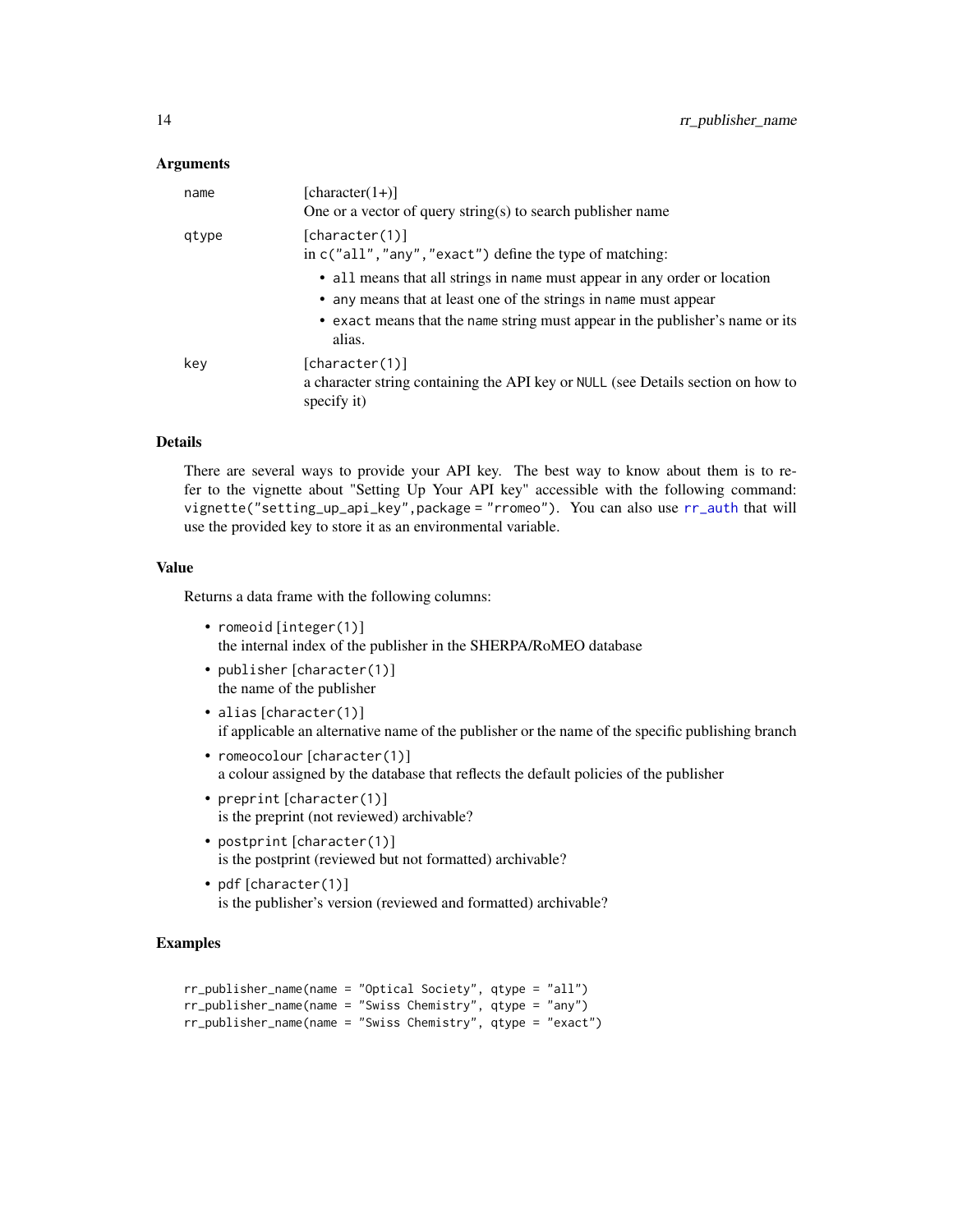<span id="page-14-1"></span><span id="page-14-0"></span>

SHERPA/RoMEO classifies publisher in different colours depending on their archiving policies.

- green publishers let authors archive preprint and postprint or publisher's version/PDF,
- blue publishers let authors archive postprint or publisher's version/PDF,
- yellow publishers let authors archive preprint,
- white publishers do not formally support archival.

#### Usage

```
rr_romeo_colour(
  romeo_colour = c("green", "blue", "yellow", "white"),
 key = NULL
)
```
#### Arguments

| romeo_colour | [character(1)]<br>in c("green", "blue", "yellow", "white") the SHERPA/RoMEO colour to<br>retrieve                 |
|--------------|-------------------------------------------------------------------------------------------------------------------|
| key          | [character(1)]<br>a character string containing the API key or NULL (see Details section on how to<br>specify it) |

#### Details

For more details about the definitions of RoMEO colours check the [FAQ section](http://sherpa.ac.uk/romeo/definitions.php#colours) of SHERPA/RoMEO

Note that when using  $rr\_romeo\_colour()$  the API returns all the publishers in the selected category, so the results are generally bigger in size than specific functions like [rr\\_journal\\_name\(\)](#page-6-1) or [rr\\_publisher\\_id\(\)](#page-11-1)

#### Value

Returns a data frame with the following columns:

- romeoid [integer(1)] the internal index of the publisher in the SHERPA/RoMEO database
- publisher [character(1)] the name of the publisher
- alias [character(1)] if applicable an alternative name of the publisher or the name of the specific publishing branch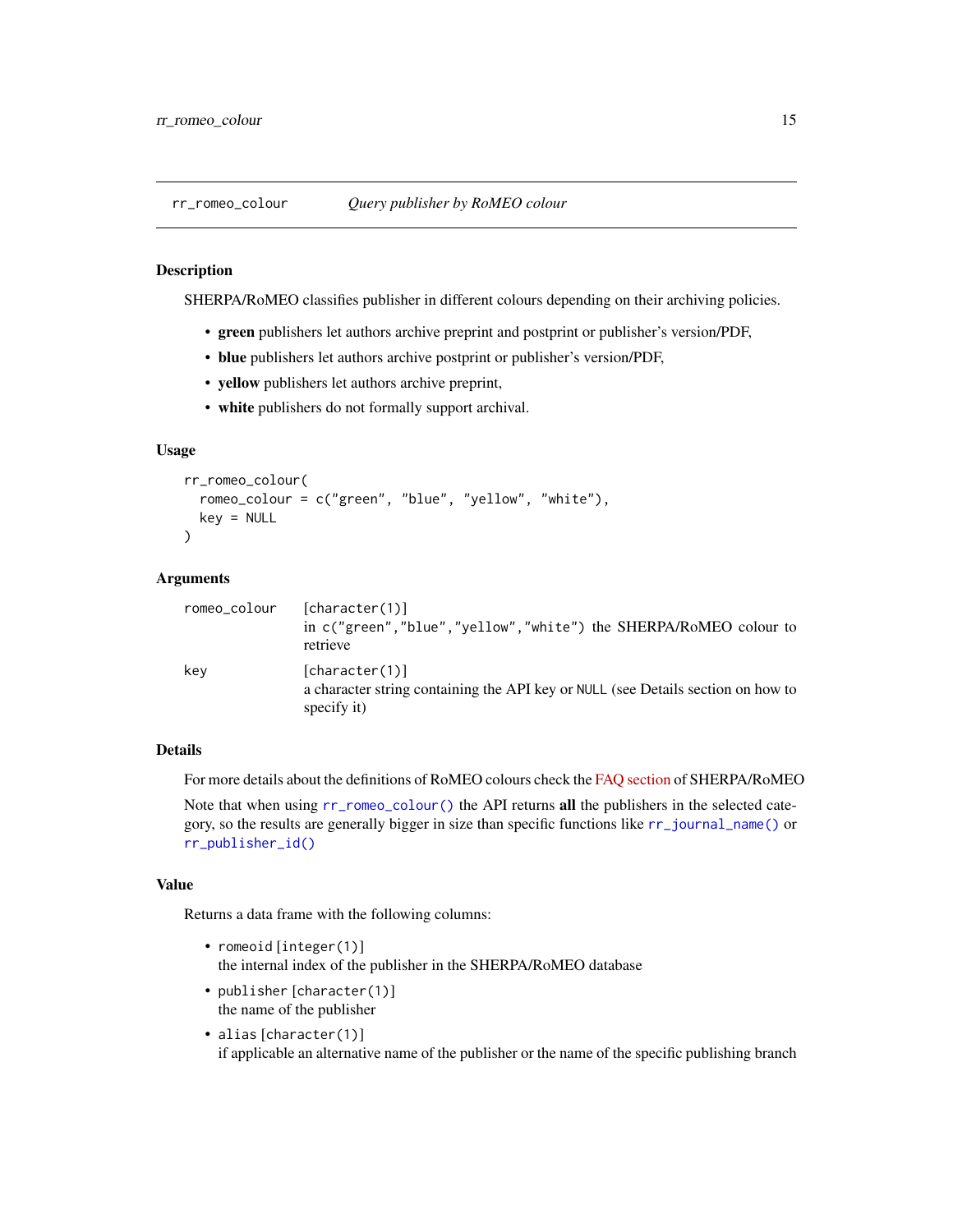- romeocolour [character(1)] a colour assigned by the database that reflects the default policies of the publisher
- preprint [character(1)] is the preprint (not reviewed) archivable?
- postprint [character(1)] is the postprint (reviewed but not formatted) archivable?
- pdf [character(1)] is the publisher's version (reviewed and formatted) archivable?

#### Examples

```
rr_romeo_colour(romeo_colour = "green")
```
rr\_ua *rromeo User Agent*

#### Description

rromeo User Agent

#### Usage

rr\_ua()

<span id="page-15-0"></span> $16$  rr\_ua